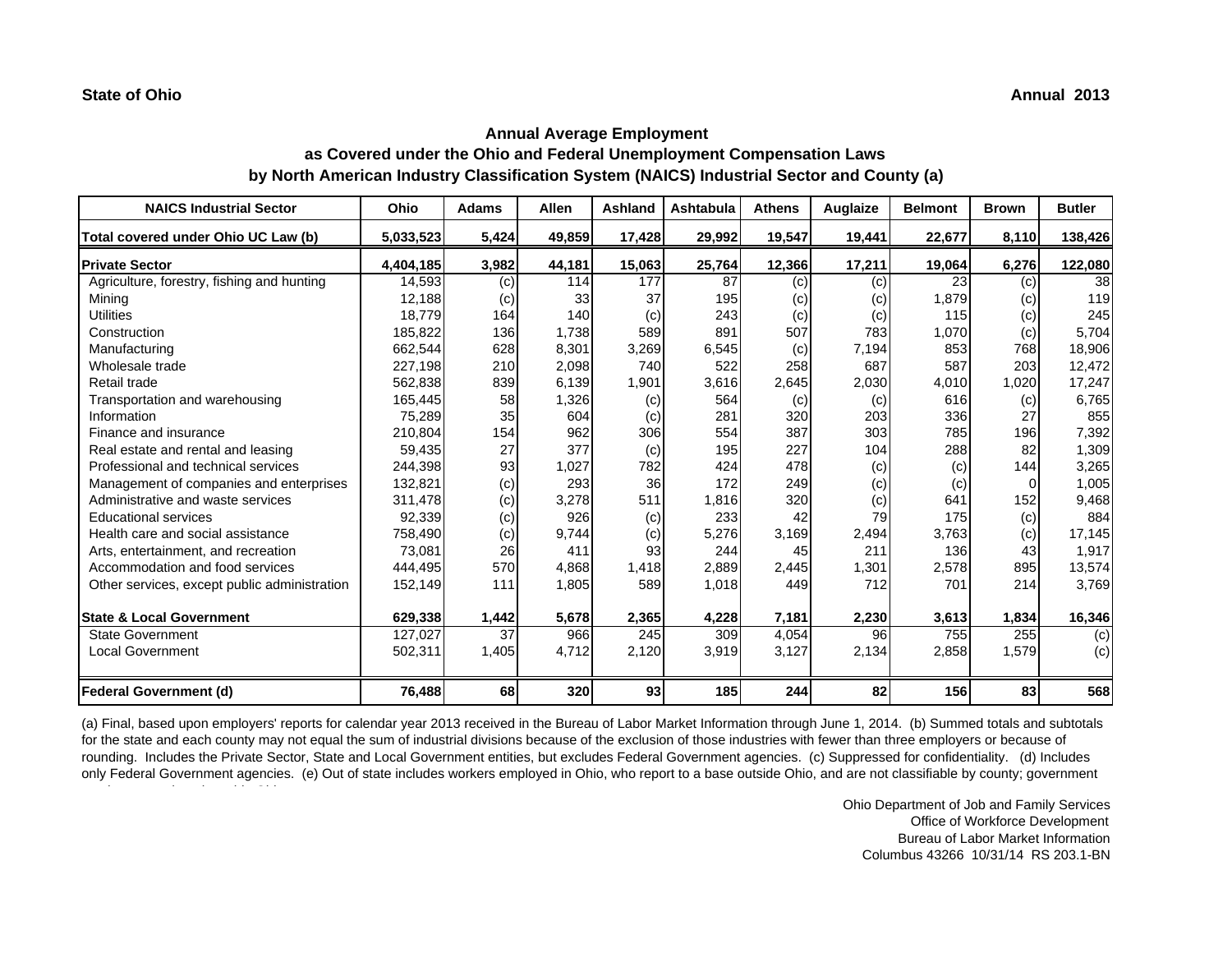| <b>NAICS Industrial Sector</b>               | Carroll | Champaign | <b>Clark</b> | <b>Clermont</b> | <b>Clinton</b> | Columbiana | Coshocton | Crawford | Cuyahoga | <b>Darke</b> |
|----------------------------------------------|---------|-----------|--------------|-----------------|----------------|------------|-----------|----------|----------|--------------|
| Total covered under Ohio UC Law (b)          | 6,630   | 10,292    | 47,993       | 53,325          | 15,308         | 29,911     | 10,696    | 13,105   | 691,998  | 17,774       |
| <b>Private Sector</b>                        | 5,698   | 8,495     | 41,501       | 46,394          | 13,197         | 25,540     | 9,215     | 11,342   | 616,918  | 15,673       |
| Agriculture, forestry, fishing and hunting   | 22      | (c)       | 367          | (c)             | (c)            | 153        | 77        | (c)      | 205      | (c)          |
| Mining                                       | 178     | (c)       | 46           | (c)             | (c)            | 152        | 59        | (c)      | 329      | (c)          |
| <b>Utilities</b>                             | 39      | (c)       | (c)          | 358             | (c)            | 131        | 344       | (c)      | 1.404    | 51           |
| Construction                                 | 679     | 242       | 1,087        | 2,629           | 215            | 1,112      | 210       | 367      | 20,083   | 872          |
| Manufacturing                                | 1,385   | 3,574     | 6,506        | 5,174           | 3,198          | 5,748      | 2,434     | 3,157    | 70,198   | 4,450        |
| Wholesale trade                              | 188     | 457       | (c)          | 2,225           | (c)            | 972        | 128       | 532      | 32,586   | 557          |
| Retail trade                                 | 751     | 1,008     | 5,732        | 9,370           | 1,580          | 4,120      | 1,288     | 1,292    | 62,983   | 1,956        |
| Transportation and warehousing               | 328     | (c)       | 2,870        | 2,102           | 2,273          | 940        | 287       | (c)      | 19,711   | 1,032        |
| Information                                  | (c)     | 81        | 228          | 1,047           | 257            | 123        | 63        | 36       | 12,799   | 117          |
| Finance and insurance                        | 100     | 202       | 3,009        | 2,942           | 430            | 571        | 231       | 593      | 38,069   | 568          |
| Real estate and rental and leasing           | 55      | 84        | 470          | 929             | 159            | 288        | 48        | 79       | 13,254   | 104          |
| Professional and technical services          | 127     | 235       | (c)          | 2,290           | 179            | 420        | (c)       | 547      | 44,290   | (c)          |
| Management of companies and enterprises      |         | (c)       | (c)          | 302             | 182            | 133        | (c)       | (c)      | 21,717   | (c)          |
| Administrative and waste services            | 173     | (c)       | 2,294        | 2,736           | 387            | 1,489      | 996       | (c)      | 45.114   | 505          |
| <b>Educational services</b>                  |         | (c)       | 733          | 497             | (c)            | 182        | 66        | (c)      | 19,788   | 48           |
| Health care and social assistance            | 668     | (c)       | 7,737        | 5,224           | (c)            | 5,227      | 1,672     | (c)      | 127,575  | 2,557        |
| Arts, entertainment, and recreation          | 95      | 117       | 413          | 770             | 68             | 281        | 121       | 74       | 12,238   | 230          |
| Accommodation and food services              | 647     | 705       | 4,598        | 6,155           | 1,175          | 2,495      | 666       | 1,173    | 53,992   | 982          |
| Other services, except public administration | 225     | 329       | 1,985        | 1,557           | 283            | 1,002      | 265       | 397      | 20,585   | 583          |
| <b>State &amp; Local Government</b>          | 932     | 1.797     | 6,492        | 6,931           | 2,111          | 4,371      | 1,481     | 1,763    | 75,080   | 2,101        |
| <b>State Government</b>                      | 31      | 46        | 148          | 730             | 142            | 339        | 47        | 135      | 4,027    | 39           |
| <b>Local Government</b>                      | 901     | 1,751     | 6,344        | 6,201           | 1,969          | 4,032      | 1,434     | 1,628    | 71,053   | 2,062        |
| <b>Federal Government (d)</b>                | 44      | 66        | 538          | 273             | 124            | 583        | 67        | 82       | 15,733   | 104          |

(a) Final, based upon employers' reports for calendar year 2013 received in the Bureau of Labor Market Information through June 1, 2014. (b) Summed totals and subtotals for the state and each county may not equal the sum of industrial divisions because of the exclusion of those industries with fewer than three employers or because of rounding. Includes the Private Sector, State and Local Government entities, but excludes Federal Government agencies. (c) Suppressed for confidentiality. (d) Includes only Federal Government agencies. (e) Out of state includes workers employed in Ohio, who report to a base outside Ohio, and are not classifiable by county; government employees stationed outside Ohio.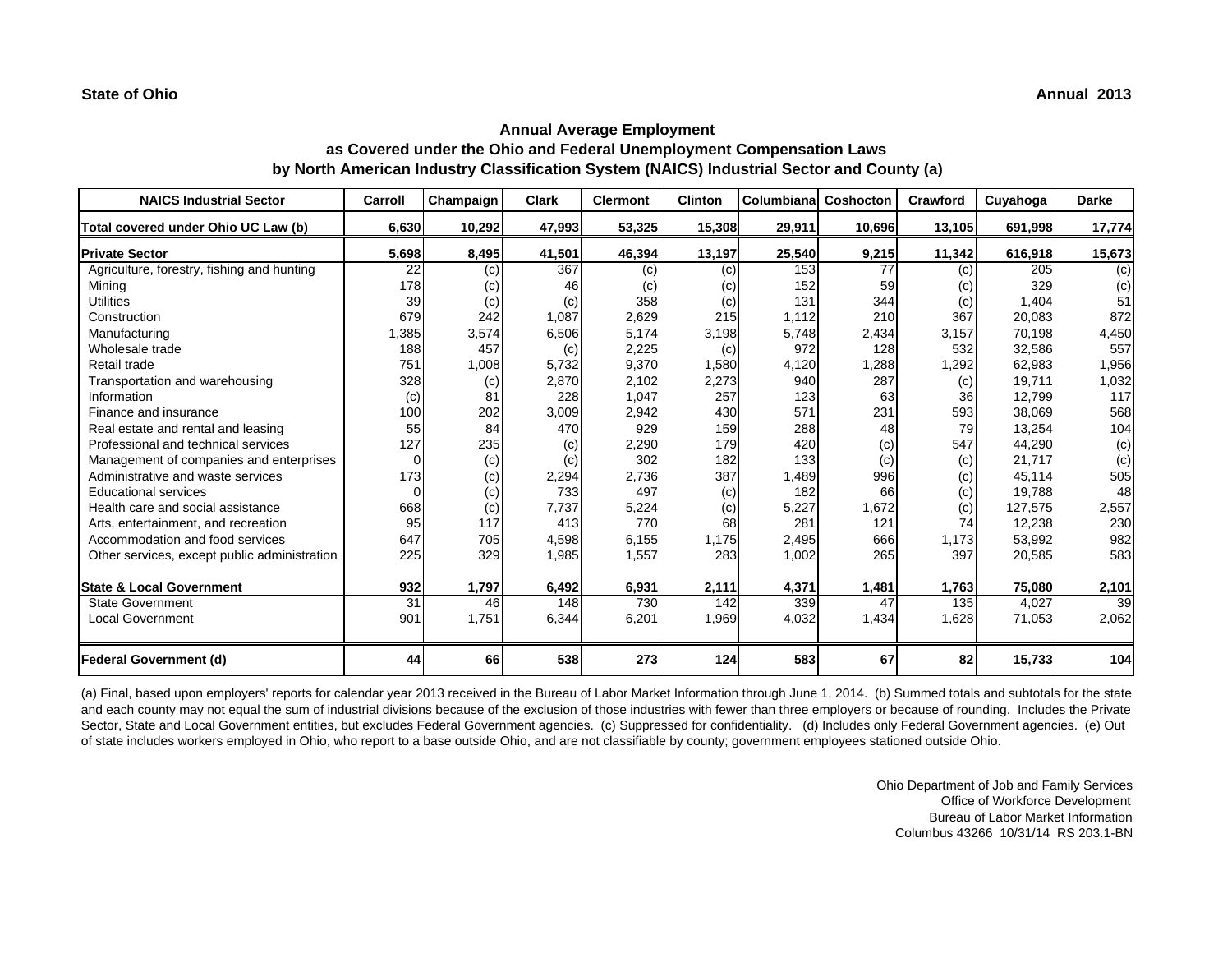| <b>NAICS Industrial Sector</b>               | <b>Defiance</b> | <b>Delaware</b> | Erie   | <b>Fairfield</b> | <b>Fayette</b> | <b>Franklin</b> | <b>Fulton</b> | Gallia | Geauga | Greene |
|----------------------------------------------|-----------------|-----------------|--------|------------------|----------------|-----------------|---------------|--------|--------|--------|
| Total covered under Ohio UC Law (b)          | 15,474          | 81,255          | 36,289 | 40,773           | 11,344         | 677,284         | 17,509        | 10,795 | 32,967 | 54,242 |
| <b>Private Sector</b>                        | 13,542          | 73,899          | 31,543 | 34,638           | 9,644          | 577,170         | 14,999        | 9,046  | 29,066 | 45,616 |
| Agriculture, forestry, fishing and hunting   | 68              | (c)             | (c)    | 51               | 100            | 305             | (c)           | (c)    | (c)    | (c)    |
| Mining                                       |                 | (c)             | (c)    | 31               | $\Omega$       | 313             | (c)           | (c)    | (c)    | (c)    |
| <b>Utilities</b>                             | (c)             | 145             | (c)    | 185              | (c)            | 2.389           | (c)           | 823    | (c)    | (c)    |
| Construction                                 | 383             | 2,686           | 860    | 1,721            | 205            | 21,027          | 702           | 211    | 1,900  | 1,358  |
| Manufacturing                                | 3,756           | 5,978           | 6,064  | 4,399            | 1,580          | 35,890          | 6,059         | 578    | 6,937  | 3,230  |
| Wholesale trade                              | (c)             | 2,414           | 1,017  | 902              | (c)            | 27,165          | 773           | 146    | 1,877  | (c)    |
| Retail trade                                 | 2,339           | 11,074          | 4,694  | 6,713            | 2,640          | 69,059          | 1,654         | 1,502  | 4,279  | 9,799  |
| Transportation and warehousing               | 538             | 2,636           | (c)    | 758              | 1,125          | 33,811          | (c)           | 283    | (c)    | (c)    |
| Information                                  | 218             | 802             | 299    | 291              | 46             | 15,924          | 93            | 85     | 134    | 625    |
| Finance and insurance                        | 610             | 5,358           | 622    | 781              | 448            | 46,025          | 238           | 360    | 665    | 1,417  |
| Real estate and rental and leasing           | 67              | 797             | 274    | 377              | 60             | 10,334          | 70            | 49     | 204    | 456    |
| Professional and technical services          | 204             | 5,663           | 484    | 939              | (c)            | 43,403          | (c)           | (c)    | 1,122  | 7,454  |
| Management of companies and enterprises      | 85              | (c)             | 143    | 194              | (c)            | 20,598          | (c)           | (c)    | 123    | 277    |
| Administrative and waste services            | 500             | (c)             | 825    | 3,665            | 243            | 53,089          | 534           | 279    | 1,942  | 2,298  |
| <b>Educational services</b>                  | (c)             | 1,128           | 336    | 326              | (c)            | 13,199          | 75            | (c)    | 603    | 1,646  |
| Health care and social assistance            | (c)             | 6,085           | 5,117  | 6,490            | (c)            | 94,497          | 1,940         | (c)    | 4,190  | 6,127  |
| Arts, entertainment, and recreation          | 105             | 3.119           | 2,934  | 463              | 150            | 9,392           | 354           | 28     | 543    | 592    |
| Accommodation and food services              | 1,394           | 9,434           | 5,744  | 4,968            | 1,020          | 60,003          | 1,188         | 934    | 2,339  | 7,112  |
| Other services, except public administration | 541             | 2,126           | 820    | 1,385            | 173            | 20,748          | 317           | 317    | 1,304  | 1,213  |
| <b>State &amp; Local Government</b>          | 1,932           | 7,356           | 4,746  | 6,135            | 1,700          | 100,114         | 2,510         | 1,749  | 3,901  | 8,626  |
| <b>State Government</b>                      | 76              | 659             | 1,093  | 830              | 42             | 50,288          | 97            | 417    | 264    | (c)    |
| Local Government                             | 1,856           | 6,697           | 3,653  | 5,305            | 1,658          | 49,826          | 2,413         | 1,332  | 3,637  | (c)    |
| <b>Federal Government (d)</b>                | 86              | 211             | 308    | 230              | 51             | 12,709          | 91            | 83     | 103    | 13,694 |

(a) Final, based upon employers' reports for calendar year 2013 received in the Bureau of Labor Market Information through June 1, 2014. (b) Summed totals and subtotals for the state and each county may not equal the sum of industrial divisions because of the exclusion of those industries with fewer than three employers or because of rounding. Includes the Private Sector, State and Local Government entities, but excludes Federal Government agencies. (c) Suppressed for confidentiality. (d) Includes only Federal Government agencies. (e) Out of state includes workers employed in Ohio, who report to a base outside Ohio, and are not classifiable by county; government employees stationed outside Ohio.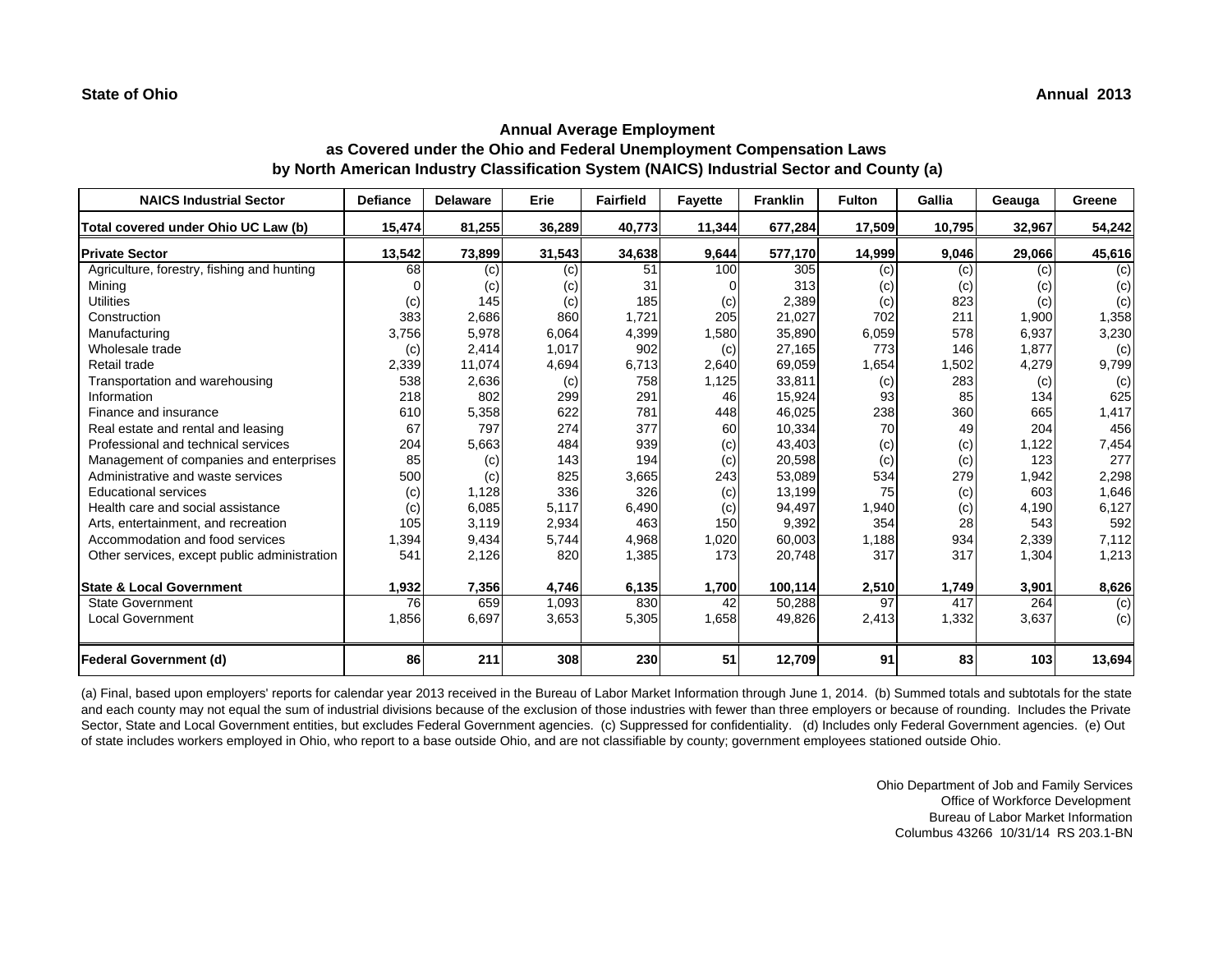| <b>NAICS Industrial Sector</b>               | <b>Guernsey</b> | <b>Hamilton</b> | <b>Hancock</b> | <b>Hardin</b> | Harrison | Henry  | Highland | <b>Hocking</b> | <b>Holmes</b> | Huron  |
|----------------------------------------------|-----------------|-----------------|----------------|---------------|----------|--------|----------|----------------|---------------|--------|
| Total covered under Ohio UC Law (b)          | 14,400          | 485,110         | 42,423         | 8,064         | 3,861    | 11,089 | 10,190   | 6,397          | 18,062        | 20,000 |
| <b>Private Sector</b>                        | 12,201          | 443,765         | 39,196         | 6,627         | 3,170    | 9,080  | 7,717    | 4,679          | 16,528        | 17,576 |
| Agriculture, forestry, fishing and hunting   | 28              | 186             | (c)            | 196           | 12       | (c)    | 25       | (c)            | 187           | (c)    |
| Mining                                       | 306             | 120             | (c)            |               | 456      | (c)    | 39       | (c)            | 89            | (c)    |
| <b>Utilities</b>                             | 45              | 1,124           | 85             | 45            | 81       | (c)    | 62       | 10             | (c)           | (c)    |
| Construction                                 | 763             | 19,055          | 1,013          | 143           | 409      | 508    | 271      | 293            | 1,839         | 1,361  |
| Manufacturing                                | 2,893           | 47,332          | 11,246         | 1,972         | 444      | 3,132  | 1,987    | 871            | 6,647         | 5,734  |
| Wholesale trade                              | 332             | 22,786          | 1,311          | 223           | 245      | (c)    | 209      | 54             | 786           | (c)    |
| Retail trade                                 | 1,911           | 43,695          | 4,982          | 878           | 291      | 1,263  | 1.499    | 769            | 2,000         | 2,055  |
| Transportation and warehousing               | 328             | 10,839          | 2,397          | 203           | 98       | 529    | 116      | 34             | (c)           | 786    |
| Information                                  | 102             | 8,279           | 372            | 58            | (c)      | 100    | 144      | 52             | 90            | 204    |
| Finance and insurance                        | 234             | 25,877          | 575            | 211           | (c)      | 267    | 369      | 242            | 360           | 444    |
| Real estate and rental and leasing           | 73              | 6.412           | 367            | 51            | (c)      | 65     | 55       | 92             | 46            | 124    |
| Professional and technical services          | 351             | 36.787          | 1,224          | 119           | 104      | (c)    | (c)      | 83             | (c)           | 340    |
| Management of companies and enterprises      | (c)             | 31,386          | 2,434          | 0             | (c)      | (c)    | (c)      | 0              | (c)           | (c)    |
| Administrative and waste services            | (c)             | 31,837          | 1,959          | 70            | (c)      | 189    | 296      | 148            | 991           | (c)    |
| <b>Educational services</b>                  | 99              | 11,200          | 1,020          | (c)           | $\Omega$ | 41     | 41       | 28             | (c)           | 247    |
| Health care and social assistance            | 2.417           | 82.172          | 4,825          | (c)           | 519      | 1,446  | 1,258    | 613            | (c)           | 2,404  |
| Arts, entertainment, and recreation          | 47              | 9,219           | 236            | 70            | 38       | 30     | 58       | 60             | 125           | 140    |
| Accommodation and food services              | 1,512           | 40,401          | 3,805          | 802           | 215      | 571    | 885      | 969            | 1,213         | 1,513  |
| Other services, except public administration | 352             | 15,060          | 1,277          | 196           | (c)      | 415    | 249      | 217            | 234           | 587    |
| <b>State &amp; Local Government</b>          | 2,199           | 41,345          | 3,227          | 1,437         | 691      | 2,009  | 2,473    | 1,718          | 1,534         | 2,424  |
| <b>State Government</b>                      | 526             | 7,959           | 238            | 34            | 46       | 44     | 92       | 303            | 34            | 73     |
| <b>Local Government</b>                      | 1,673           | 33,386          | 2,989          | 1,403         | 645      | 1,965  | 2,381    | 1,415          | 1,500         | 2,351  |
| <b>Federal Government (d)</b>                | 117             | 8,641           | 146            | 65            | 49       | 68     | 94       | 43             | 61            | 136    |

(a) Final, based upon employers' reports for calendar year 2013 received in the Bureau of Labor Market Information through June 1, 2014. (b) Summed totals and subtotals for the state and each county may not equal the sum of industrial divisions because of the exclusion of those industries with fewer than three employers or because of rounding. Includes the Private Sector, State and Local Government entities, but excludes Federal Government agencies. (c) Suppressed for confidentiality. (d) Includes only Federal Government agencies. (e) Out of state includes workers employed in Ohio, who report to a base outside Ohio, and are not classifiable by county; government employees stationed outside Ohio.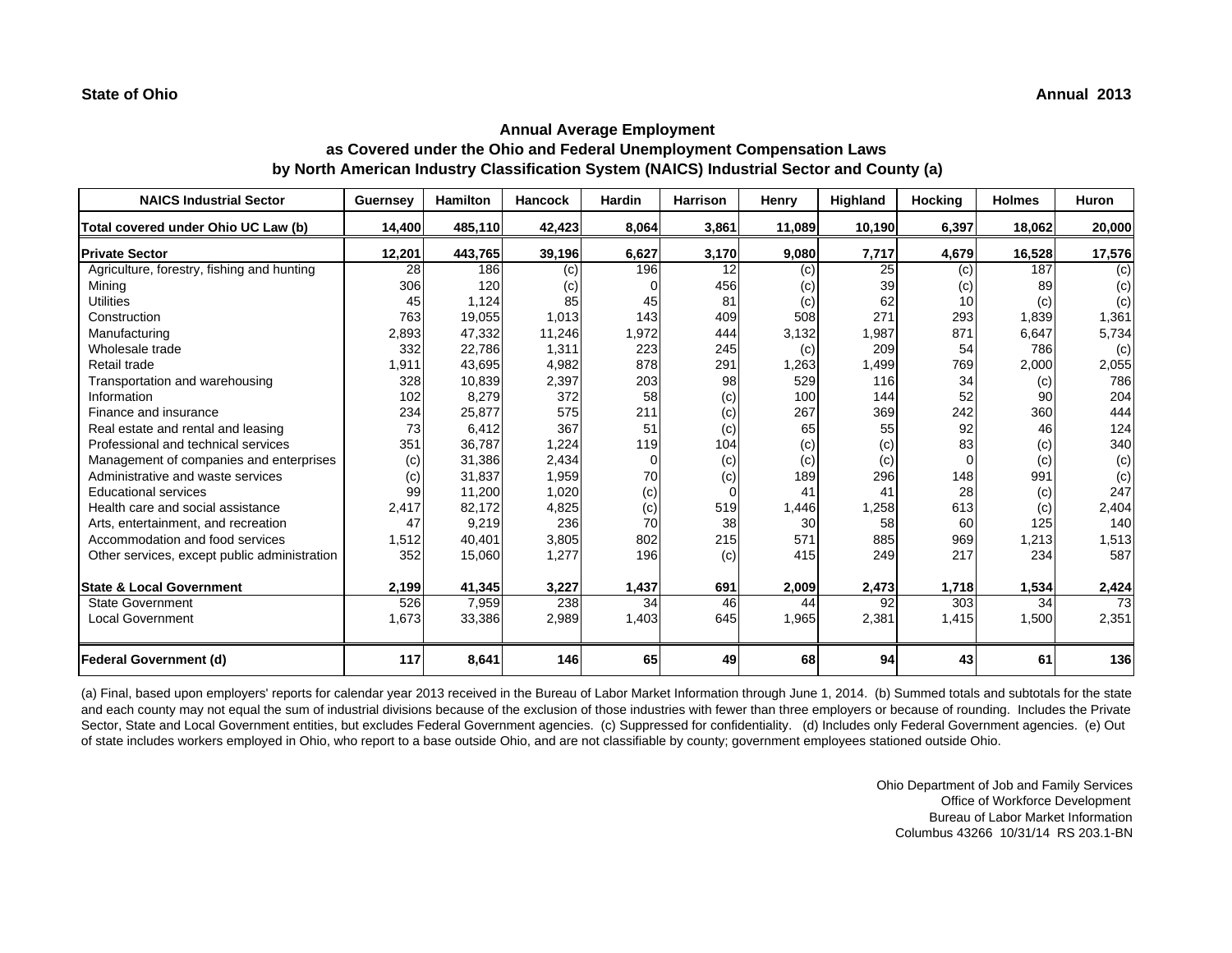| <b>NAICS Industrial Sector</b>               | <b>Jackson</b> | <b>Jefferson</b> | Knox   | Lake   | Lawrence | <b>Licking</b> | Logan  | Lorain | Lucas   | <b>Madison</b> |
|----------------------------------------------|----------------|------------------|--------|--------|----------|----------------|--------|--------|---------|----------------|
| Total covered under Ohio UC Law (b)          | 10,498         | 21,065           | 19,322 | 93,077 | 12,154   | 50,730         | 18,767 | 93,623 | 200,204 | 14,316         |
| <b>Private Sector</b>                        | 9,035          | 17,931           | 16,749 | 82,028 | 9,383    | 43,558         | 16,664 | 79,469 | 175,857 | 11,335         |
| Agriculture, forestry, fishing and hunting   | 59             | (c)              | 102    | 811    | $\Omega$ | 576            | 106    | 876    | 251     | (c)            |
| Mining                                       | 159            | (c)              | 82     | 183    | $\Omega$ | 115            | 28     | 12     | 123     | (c)            |
| <b>Utilities</b>                             | (c)            | 869              | 50     | 1,189  | 86       | 195            | 31     | 318    | 411     | (c)            |
| Construction                                 | 356            | (c)              | 741    | 3.754  | 758      | 2,282          | 519    | 3,826  | 7.707   | 398            |
| Manufacturing                                | 3,294          | 1,120            | 4,821  | 20,510 | 578      | 6,564          | 5,011  | 17,197 | 21,387  | 2,948          |
| Wholesale trade                              | 197            | 483              | 417    | 3,525  | 208      | 1,639          | 551    | 3,118  | 6,887   | (c)            |
| Retail trade                                 | 1,383          | 2,983            | 2,165  | 12,793 | 1,958    | 7,214          | 1,606  | 12,613 | 23,979  | 1,397          |
| Transportation and warehousing               | (c)            | 1,250            | 256    | 1,186  | 658      | 1,894          | 1,698  | 1,899  | 6,042   | 1,855          |
| Information                                  | 73             | 462              | 155    | 652    | 65       | 371            | 80     | 731    | 2,666   | 60             |
| Finance and insurance                        | 264            | 445              | 369    | 1,553  | 280      | 2,576          | 277    | 2,185  | 5,312   | 158            |
| Real estate and rental and leasing           | 59             | 238              | 104    | 842    | 110      | 388            | 164    | 785    | 2,235   | 72             |
| Professional and technical services          | 108            | 290              | 378    | 2,814  | 194      | 1,761          | 602    | 2,175  | 9,123   | (c)            |
| Management of companies and enterprises      | 41             | 20               | 116    | 1,023  | 57       | 1,075          | 87     | 1,278  | 3,800   | (c)            |
| Administrative and waste services            | 541            | 835              | 585    | 4,655  | 315      | 2,004          | 1,958  | 4.773  | 14,013  | 653            |
| <b>Educational services</b>                  | 40             | (c)              | 1,176  | 1,797  | 78       | 846            | 42     | 2,428  | 3,765   | (c)            |
| Health care and social assistance            | 1,240          | (c)              | 2,923  | 11,263 | 2,591    | 6,564          | 1,936  | 12,833 | 38,659  | (c)            |
| Arts, entertainment, and recreation          | 19             | 193              | 158    | 1,082  | 24       | 608            | (c)    | 1.043  | 3,979   | 39             |
| Accommodation and food services              | 829            | 1,838            | 1,644  | 9,339  | 1,104    | 5,337          | (c)    | 8,359  | 18,869  | 1,065          |
| Other services, except public administration | 286            | 698              | 509    | 3,057  | 319      | 1,550          | 528    | 3,018  | 6,650   | 197            |
| <b>State &amp; Local Government</b>          | 1,463          | 3,134            | 2,573  | 11,049 | 2,771    | 7,172          | 2,103  | 14,154 | 24,347  | 2,981          |
| <b>State Government</b>                      | 141            | 70               | 316    | 100    | 334      | 761            | 77     | 1.110  | 7,085   | 1,286          |
| <b>Local Government</b>                      | 1,322          | 3,064            | 2,257  | 10,949 | 2,437    | 6,411          | 2,026  | 13,044 | 17,262  | 1,695          |
| <b>Federal Government (d)</b>                | 65             | 169              | 101    | 442    | 126      | 358            | 117    | 1,096  | 1,933   | 73             |

(a) Final, based upon employers' reports for calendar year 2013 received in the Bureau of Labor Market Information through June 1, 2014. (b) Summed totals and subtotals for the state and each county may not equal the sum of industrial divisions because of the exclusion of those industries with fewer than three employers or because of rounding. Includes the Private Sector, State and Local Government entities, but excludes Federal Government agencies. (c) Suppressed for confidentiality. (d) Includes only Federal Government agencies. (e) Out of state includes workers employed in Ohio, who report to a base outside Ohio, and are not classifiable by county; government employees stationed outside Ohio.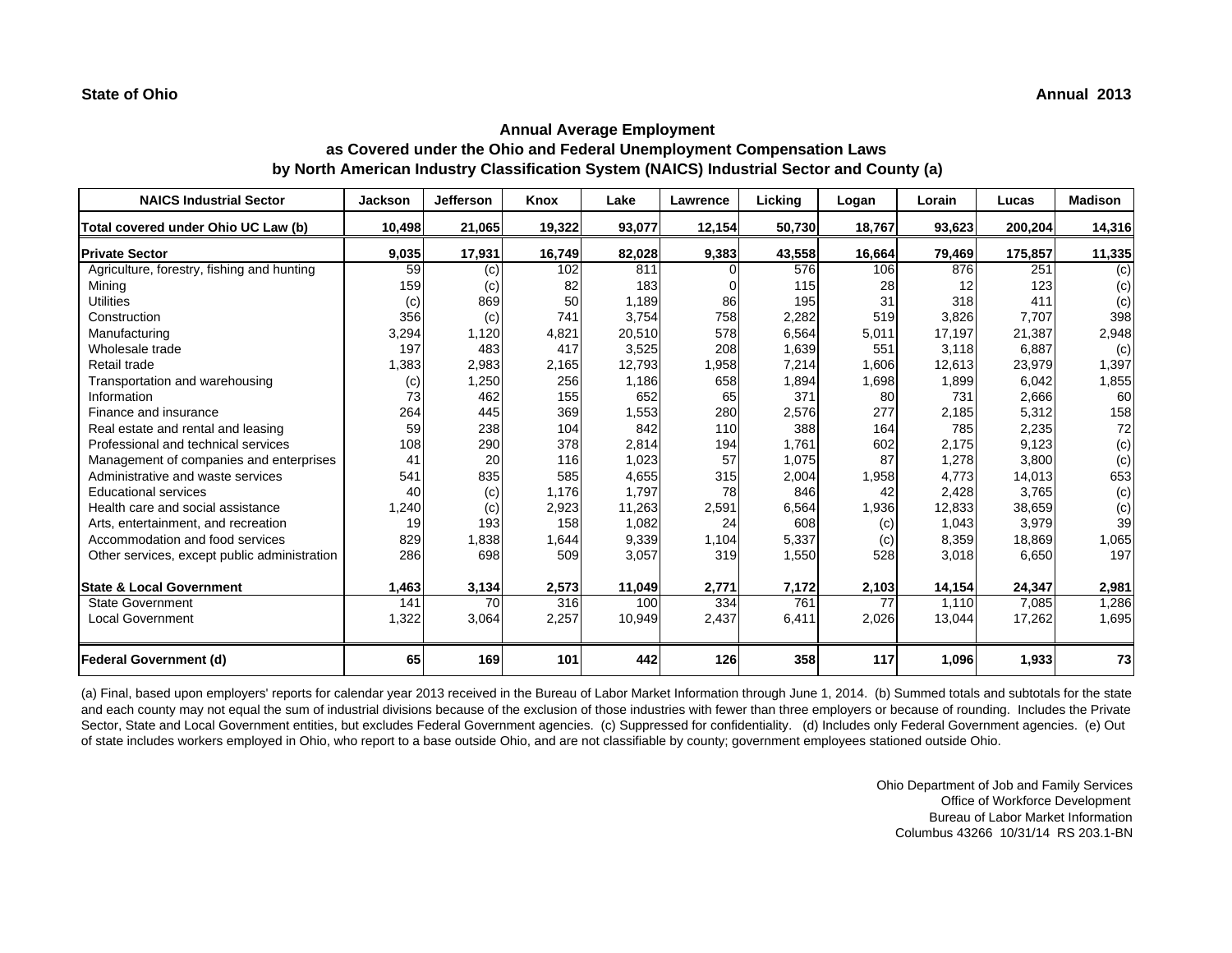| <b>NAICS Industrial Sector</b>               | <b>Mahoning</b> | <b>Marion</b> | Medina | <b>Meigs</b> | <b>Mercer</b> | Miami  | <b>Monroe</b>   | <b>Montgomery</b> | Morgan   | <b>Morrow</b> |
|----------------------------------------------|-----------------|---------------|--------|--------------|---------------|--------|-----------------|-------------------|----------|---------------|
| Total covered under Ohio UC Law (b)          | 96,673          | 23,478        | 57,761 | 3,478        | 18,317        | 39,323 | 3,569           | 238,062           | 2,480    | 4,813         |
| <b>Private Sector</b>                        | 84,870          | 19,880        | 51,118 | 2,435        | 15,759        | 34,740 | 2,822           | 211,156           | 1,848    | 3,292         |
| Agriculture, forestry, fishing and hunting   | 164             | (c)           | 196    | 55           | (c)           | (c)    | (c)             | 203               | (c)      | 29            |
| Mining                                       | 193             | (c)           | 25     | 150          | (c)           | (c)    | 141             | 28                | (c)      | 12            |
| <b>Utilities</b>                             | 351             | 103           | (c)    | (c)          | (c)           | (c)    | (c)             | 935               | (c)      | (c)           |
| Construction                                 | 4,620           | 535           | 3,133  | 206          | 885           | 1,409  | 216             | 7.881             | 45       | 214           |
| Manufacturing                                | 9,156           | 5,722         | 8,714  | 153          | 5,925         | 9,928  | (c)             | 25,265            | 476      | 863           |
| Wholesale trade                              | 4,341           | 678           | 2,913  | 46           | (c)           | (c)    | (c)             | 8,698             | (c)      | 125           |
| Retail trade                                 | 12,725          | 2,851         | 8,408  | 598          | 2,025         | 4,734  | 410             | 24,216            | 297      | 567           |
| Transportation and warehousing               | 3,401           | 506           | (c)    | (c)          | 889           | 1,963  | 198             | 7,450             | 8        | (c)           |
| Information                                  | 1,123           | 665           | 325    | 10           | 167           | 131    | 16 <sup>1</sup> | 7,459             | 26       | 20            |
| Finance and insurance                        | 2,132           | 354           | 1,018  | 117          | 599           | 720    | 179             | 10,193            | 80       | 75            |
| Real estate and rental and leasing           | 875             | 268           | 698    | 11           | 84            | 239    | 10 <sup>1</sup> | 3.005             | 18       | 39            |
| Professional and technical services          | 2,859           | 297           | 2,126  | (c)          | (c)           | (c)    | 43              | 12,283            | (c)      | (c)           |
| Management of companies and enterprises      | 1,318           | 103           | 2,906  | (c)          | (c)           | (c)    |                 | 3,768             | (c)      | (c)           |
| Administrative and waste services            | 8,939           | 901           | 2.748  | 84           | 339           | 2,385  | 49              | 14,505            | 25       | 77            |
| <b>Educational services</b>                  | 920             | 85            | 437    | (c)          | 46            | 184    | (c)             | 6,317             | $\Omega$ | (c)           |
| Health care and social assistance            | 17,687          | 4,003         | 6,866  | (c)          | 1,553         | 4,076  | (c)             | 46,878            | 395      | (c)           |
| Arts, entertainment, and recreation          | 1,122           | 116           | 800    | $\Omega$     | 88            | 278    | (c)             | 2.412             | (c)      | 58            |
| Accommodation and food services              | 9,864           | 1,891         | 5,510  | 361          | 1,160         | 3,758  | (c)             | 22,242            | (c)      | 391           |
| Other services, except public administration | 3,083           | 661           | 1,607  | 73           | 617           | 1,277  | 136             | 7,417             | 41       | 96            |
| <b>State &amp; Local Government</b>          | 11,803          | 3,598         | 6,643  | 1,043        | 2,558         | 4,583  | 747             | 26,906            | 632      | 1,521         |
| <b>State Government</b>                      | 2,639           | 694           | 112    | 36           | 150           | 123    | 31              | 1.330             | 53       | 66            |
| <b>Local Government</b>                      | 9,164           | 2,904         | 6,531  | 1,007        | 2,408         | 4,460  | 716             | 25,576            | 579      | 1,455         |
| <b>Federal Government (d)</b>                | 1,207           | 109           | 305    | 63           | 95            | 184    | 46              | 4,159             | 40       | 46            |

(a) Final, based upon employers' reports for calendar year 2013 received in the Bureau of Labor Market Information through June 1, 2014. (b) Summed totals and subtotals for the state and each county may not equal the sum of industrial divisions because of the exclusion of those industries with fewer than three employers or because of rounding. Includes the Private Sector, State and Local Government entities, but excludes Federal Government agencies. (c) Suppressed for confidentiality. (d) Includes only Federal Government agencies. (e) Out of state includes workers employed in Ohio, who report to a base outside Ohio, and are not classifiable by county; government employees stationed outside Ohio.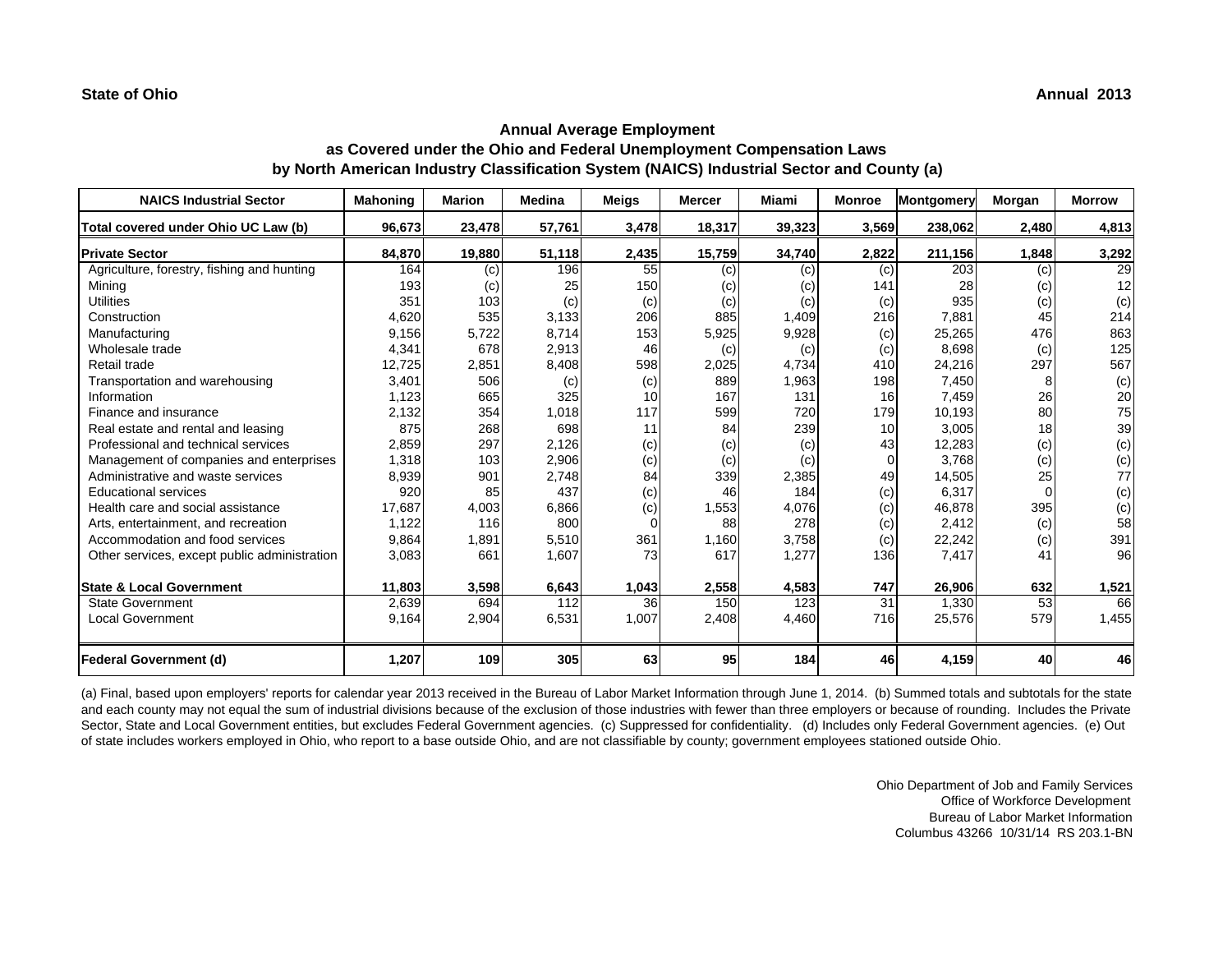| <b>NAICS Industrial Sector</b>               | <b>Muskingum</b> | <b>Noble</b> | <b>Ottawa</b> | Paulding       | Perry | Pickaway | <b>Pike</b> | Portage | Preble | Putnam   |
|----------------------------------------------|------------------|--------------|---------------|----------------|-------|----------|-------------|---------|--------|----------|
| Total covered under Ohio UC Law (b)          | 31,895           | 3,435        | 13,485        | 4,548          | 5,731 | 13,753   | 8,959       | 51,771  | 10,257 | 11,318   |
| <b>Private Sector</b>                        | 26,918           | 2,504        | 11,463        | 3,483          | 4,201 | 10,020   | 7,608       | 39,826  | 8,455  | 9,707    |
| Agriculture, forestry, fishing and hunting   | 26               | (c)          | (c)           | 433            | 20    | (c)      | (c)         | 135     | (c)    | (c)      |
| Mining                                       | 424              | (c)          | (c)           | 14             | 175   | (c)      | (c)         | 192     | (c)    | (c)      |
| <b>Utilities</b>                             | 208              | 13           | (c)           | (c)            | 30    | 32       | (c)         | (c)     | (c)    | (c)      |
| Construction                                 | 803              | 605          | 460           | 126            | 416   | 639      | 535         | 1,715   | 269    | 860      |
| Manufacturing                                | 2,925            | 202          | 2,181         | 1,222          | 766   | 2,575    | 682         | 9,808   | 2,961  | 3,382    |
| Wholesale trade                              | 771              | 117          | (c)           | 153            | 78    | 289      | 183         | 3,017   | 312    | 424      |
| Retail trade                                 | 4,883            | 311          | 1,561         | 418            | 765   | 1,412    | 968         | 6,277   | 1,447  | 1,060    |
| Transportation and warehousing               | 1,499            | 91           | 328           | (c)            | 60    | 356      | (c)         | (c)     | (c)    | (c)      |
| Information                                  | 568              | 14           | 73            | 21             | 27    | 118      | 30          | 319     | 25     | 50       |
| Finance and insurance                        | 744              | (c)          | 302           | 97             | 150   | 284      | 201         | 712     | 225    | 305      |
| Real estate and rental and leasing           | 217              | (c)          | 117           | 17             | 16    | 88       | 41          | 526     | 62     | 29       |
| Professional and technical services          | 536              | 52           | (c)           | 53             | 93    | (c)      | (c)         | ,298    | (c)    | 182      |
| Management of companies and enterprises      | 169              | (c)          | (c)           | $\overline{0}$ | 18    | (c)      | (c)         | 938     | (c)    | $\Omega$ |
| Administrative and waste services            | 1,258            | (c)          | (c)           | 73             | 121   | 592      | 1,964       | 1,683   | 369    | 410      |
| <b>Educational services</b>                  | 626              |              | 56            | (c)            | (c)   | (c)      | 28          | 633     | (c)    | 129      |
| Health care and social assistance            | 6,468            | 362          | 1,687         | (c)            | (c)   | (c)      | 1,576       | 4,029   | (c)    | 992      |
| Arts, entertainment, and recreation          | 367              |              | 614           | (c)            | 36    | 100      | 13          | 714     | 74     | 104      |
| Accommodation and food services              | 3,211            | 232          | 2,095         | (c)            | 422   | 1,100    | 764         | 5,187   | 858    | 765      |
| Other services, except public administration | 1,214            | 69           | 392           | 115            | 152   | 274      | 157         | 1,502   | 298    | 456      |
| <b>State &amp; Local Government</b>          | 4,977            | 931          | 2,022         | 1,065          | 1,530 | 3,733    | 1,351       | 11,945  | 1,802  | 1,611    |
| <b>State Government</b>                      | 386              | 468          | 160           | 30             | 39    | 1,308    | 89          | (c)     | 74     | 37       |
| Local Government                             | 4,591            | 463          | 1,862         | 1,035          | 1,491 | 2,425    | 1,262       | (c)     | 1,728  | 1,574    |
| <b>Federal Government (d)</b>                | 217              | 24           | 164           | 47             | 59    | 85       | 77          | 293     | 72     | 69       |

(a) Final, based upon employers' reports for calendar year 2013 received in the Bureau of Labor Market Information through June 1, 2014. (b) Summed totals and subtotals for the state and each county may not equal the sum of industrial divisions because of the exclusion of those industries with fewer than three employers or because of rounding. Includes the Private Sector, State and Local Government entities, but excludes Federal Government agencies. (c) Suppressed for confidentiality. (d) Includes only Federal Government agencies. (e) Out of state includes workers employed in Ohio, who report to a base outside Ohio, and are not classifiable by county; government employees stationed outside Ohio.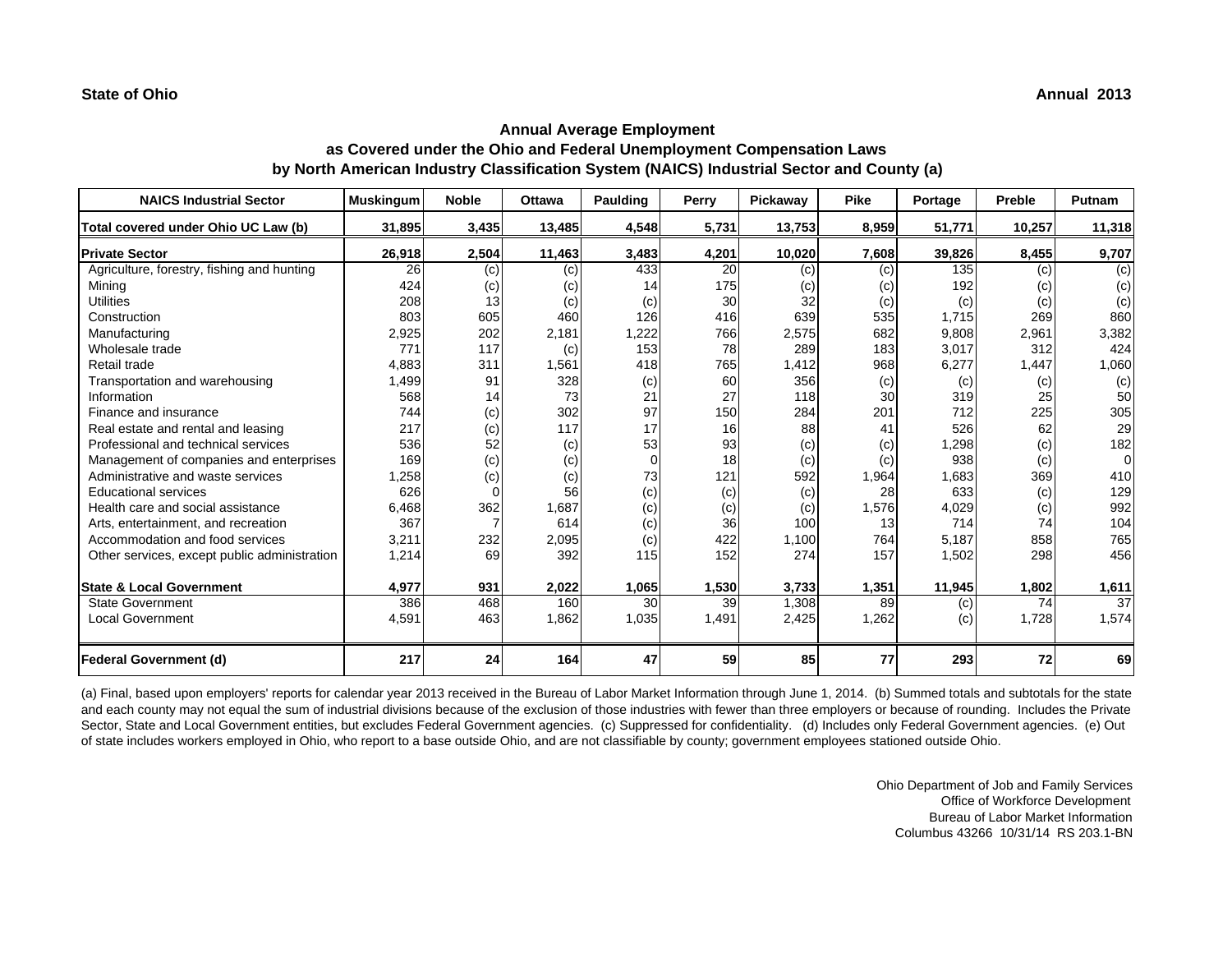| <b>NAICS Industrial Sector</b>               | <b>Richland</b> | <b>Ross</b> | <b>Sandusky</b> | <b>Scioto</b> | <b>Seneca</b> | <b>Shelby</b> | <b>Stark</b> | <b>Summit</b> | <b>Trumbull</b> | <b>Tuscarawas</b> |
|----------------------------------------------|-----------------|-------------|-----------------|---------------|---------------|---------------|--------------|---------------|-----------------|-------------------|
| Total covered under Ohio UC Law (b)          | 49,727          | 24,800      | 25,380          | 22,501        | 18,187        | 26,029        | 154,963      | 254,734       | 68,897          | 35,039            |
| <b>Private Sector</b>                        | 42,692          | 20,147      | 22,199          | 17,875        | 15,574        | 23,633        | 137,344      | 228,170       | 59,787          | 30,410            |
| Agriculture, forestry, fishing and hunting   | 121             | 71          | (c)             | (c)           | 101           | 105           | 293          | 68            | 112             | 141               |
| Mining                                       | 16              | 21          | (c)             | (c)           | 130           |               | 605          | 77            | 73              | 593               |
| <b>Utilities</b>                             | (c)             | 176         | 50              | 89            | 105           | (c)           | 663          | 981           | 103             | 83                |
| Construction                                 | 1,740           | 637         | 1,055           | 687           | 928           | 1,424         | 6,520        | 8,866         | 2,694           | 1,237             |
| Manufacturing                                | 9,420           | 4,088       | 8,290           | 1,505         | 3,627         | 11,039        | 26,274       | 29,713        | 12,563          | 7,471             |
| Wholesale trade                              | 1,841           | 486         | 571             | 310           | 643           | 1,466         | 5,845        | 13,485        | 1,949           | 1,552             |
| Retail trade                                 | 6,591           | 3,769       | 2,675           | 2,893         | 2,147         | 1,963         | 19,203       | 29,598        | 9,792           | 4,378             |
| Transportation and warehousing               | (c)             | 655         | 652             | 511           | 609           | (c)           | 3,076        | 7,592         | 2,449           | 919               |
| Information                                  | 867             | 347         | 148             | 193           | 244           | 129           | 1,585        | 3,457         | 457             | 258               |
| Finance and insurance                        | 1,143           | 455         | 470             | 475           | 407           | 359           | 5,620        | 8,856         | 1,415           | 683               |
| Real estate and rental and leasing           | 383             | 124         | 337             | 224           | 59            | 113           | 1,527        | 2,447         | 891             | 283               |
| Professional and technical services          | 1,014           | 334         | 344             | 578           | 317           | (c)           | 4,303        | 13,103        | 1,420           | 864               |
| Management of companies and enterprises      | 51              | 233         | 201             | 68            | 276           | (c)           | 1,570        | 14,923        | 1,213           | 103               |
| Administrative and waste services            | 3,905           | 753         | 772             | 552           | 340           | 1,767         | 7,423        | 16,107        | 3,950           | 1,657             |
| <b>Educational services</b>                  | 470             | 144         | (c)             | 201           | 1,024         | (c)           | 2,911        | 3,702         | 455             | 172               |
| Health care and social assistance            | 7,543           | 4,574       | (c)             | 6,470         | 2,328         | (c)           | 27,810       | 42,211        | 10,924          | 5,087             |
| Arts, entertainment, and recreation          | 563             | 177         | 289             | 70            | 168           | 87            | 1.805        | 3.681         | 684             | 356               |
| Accommodation and food services              | 4,485           | 2,536       | 1,958           | 2,468         | 1,536         | 1,427         | 14,870       | 21,099        | 6,462           | 3,493             |
| Other services, except public administration | 1,391           | 567         | 750             | 539           | 586           | 602           | 5,443        | 8,203         | 2,183           | 1,082             |
|                                              |                 |             |                 |               |               |               |              |               |                 |                   |
| <b>State &amp; Local Government</b>          | 7,035           | 4,653       | 3,181           | 4,626         | 2,613         | 2,396         | 17,619       | 26,564        | 9,110           | 4,629             |
| <b>State Government</b>                      | 1,349           | 1,589       | 99              | 1,435         | 317           | 237           | 1,375        | 5,042         | 947             | 477               |
| <b>Local Government</b>                      | 5,686           | 3,064       | 3,082           | 3,191         | 2,296         | 2,159         | 16,244       | 21,522        | 8,163           | 4,152             |
| <b>Federal Government (d)</b>                | 547             | 1,590       | 108             | 168           | 118           | 71            | 968          | 1,933         | 498             | 239               |

(a) Final, based upon employers' reports for calendar year 2013 received in the Bureau of Labor Market Information through June 1, 2014. (b) Summed totals and subtotals for the state and each county may not equal the sum of industrial divisions because of the exclusion of those industries with fewer than three employers or because of rounding. Includes the Private Sector, State and Local Government entities, but excludes Federal Government agencies. (c) Suppressed for confidentiality. (d) Includes only Federal Government agencies. (e) Out of state includes workers employed in Ohio, who report to a base outside Ohio, and are not classifiable by county; government employees stationed outside Ohio.